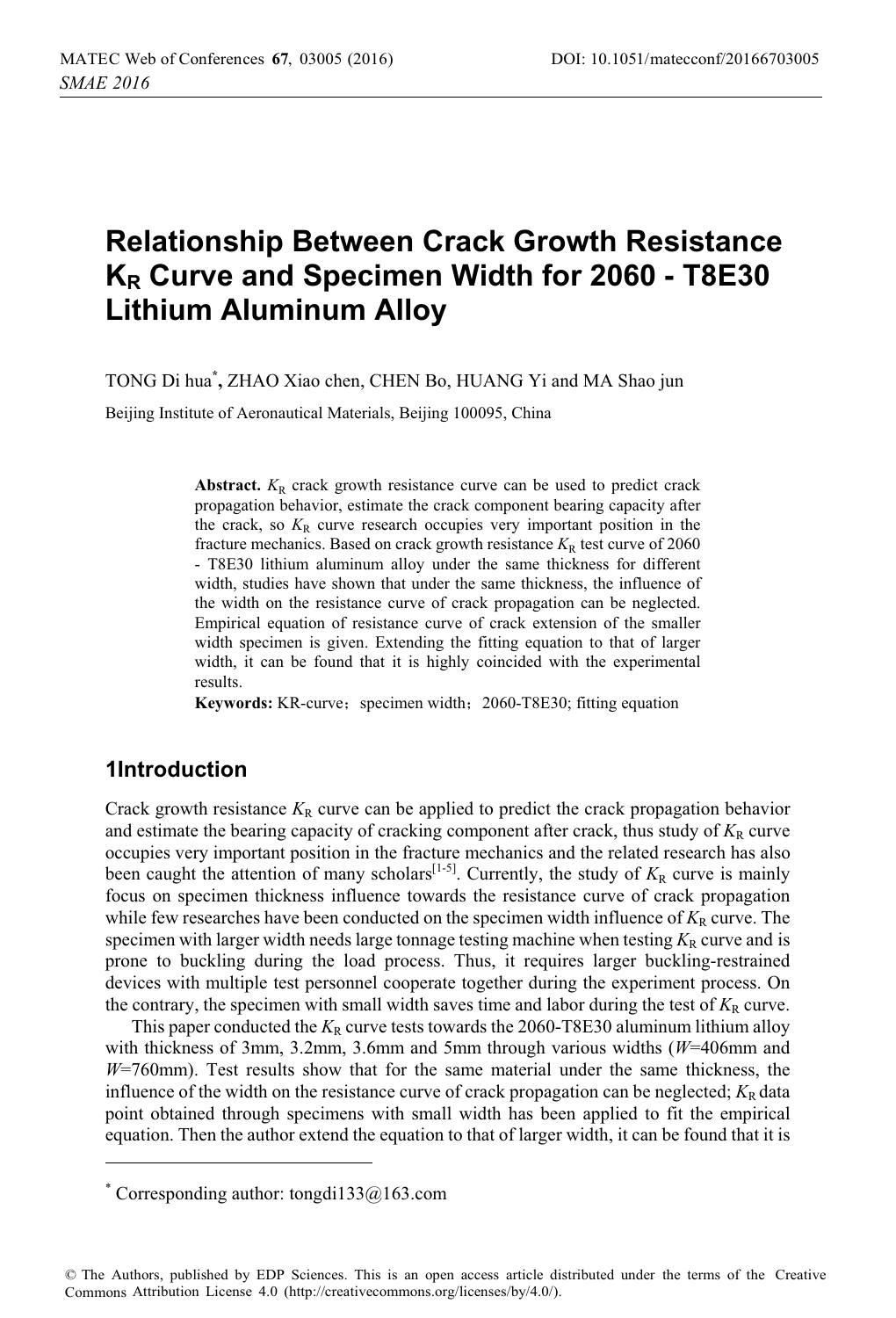highly coincided with the experimental results. This thus provides a theoretical base for the correlate crack extension resistance curve of specimen with small width with that of specimen with large width, which is convenient for the engineering application. Test Materials and Methods*Static property* 

Chemical component of 2060-T8E30 aluminum lithium alloy can be seen in Table 1. Static performance test was conducted through specimen as shown in Figure 1. The experimental method is taken by HB5143-96<sup>[6]</sup>. The static tensile properties can be referenced in Table 2.

|  | TABLE 1 CHEMICAL COMPOSITION OF 2060-T8E30 (MASS FRACTION[%]) |  |
|--|---------------------------------------------------------------|--|
|--|---------------------------------------------------------------|--|

|                                                                 |  | Fe Cu Mn Mg Zn Zr Li Ag Ti |  |  |
|-----------------------------------------------------------------|--|----------------------------|--|--|
| $\leq 0.05$ $\leq 0.07$ 3.56 0.28 0.77 0.36 0.11 0.64 0.30 0.04 |  |                            |  |  |



**Fig. 1** room temperature tensile property test specimen

| Materi<br>al   | $\sigma_{\rm h}$ [MPa] | $\sigma_{0.2}[\text{MPa}]$ | $\delta_{5}$ [%] | E[GPa] |
|----------------|------------------------|----------------------------|------------------|--------|
| 2060-T<br>8E30 | 533                    | 468                        | 13.3             | 74     |

**TABLE 2** TENSILE PROPERTY OF 2060-T8E30

*KR-*-*a curve measurement* 

Choosing M(T) specimen (see Figure 2) to conduct the  $K_R - \Delta a$  resistance curve test of 2060-T8E30 with the experimental method accorded with  $HBS261-83^{[7]}$ . The thickness of specimen is 3.0mm, 3.2mm, 3.6mm and 5.0mm, and the widths of specimen *W* are 406mm and 760mm respectively.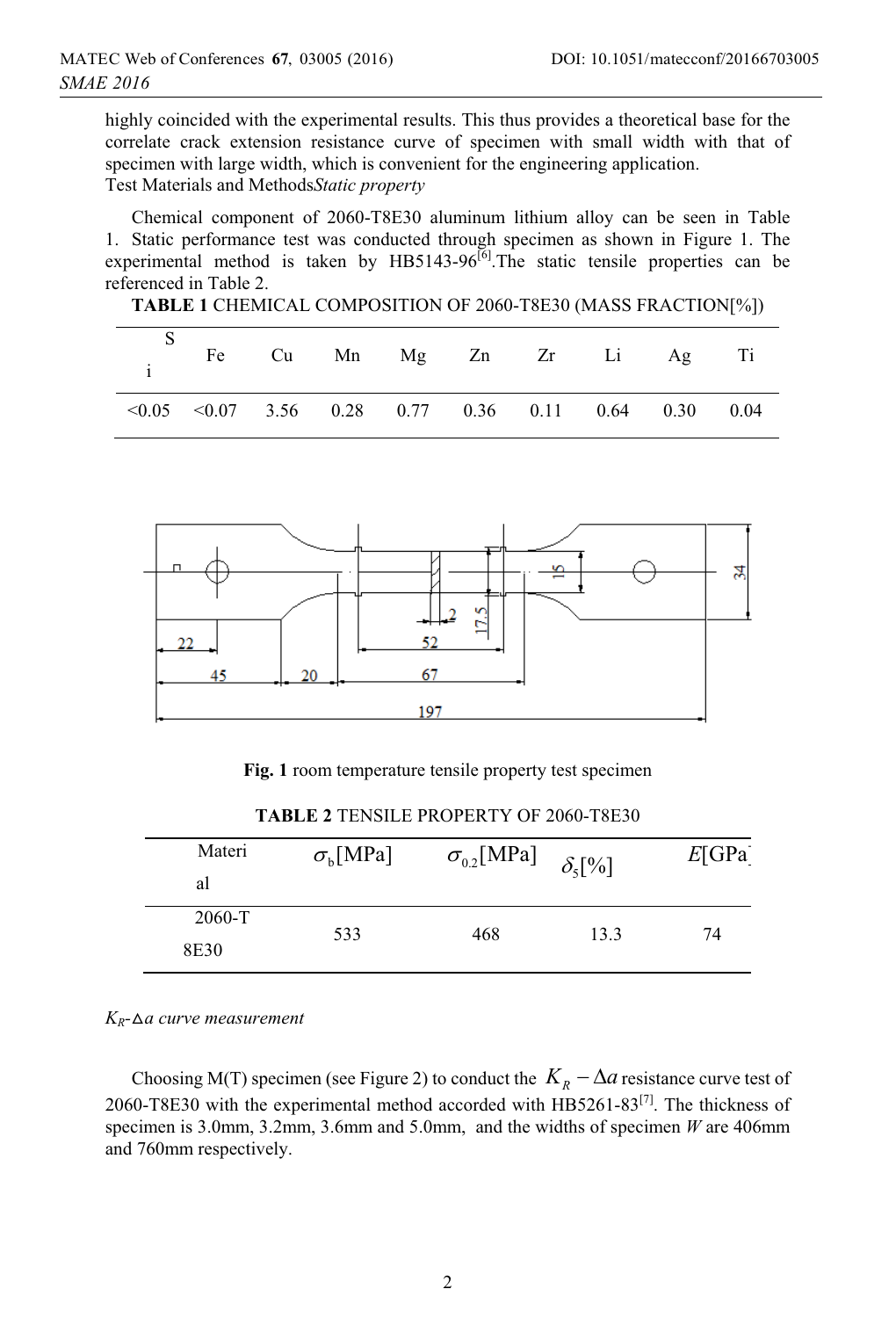

**Fig. 2**  $K_R$ - $\Delta a$  test specimen

 $K_R$  resistance curve represents the relation curve of crack growth resistance  $K_R$  and effective crack propagation  $\Delta a$ . Choosing data a series of point  $(P, V)$  (at least 20) over the linear elastic region on the *P*-*V* curve to make analysis and then calculate the limited crack size  $a<sub>e</sub>$  of each chosen analysis point by appropriate flexibility equation plus with effective crack propagation  $\Delta a = a_{\rho} - a_0$ . Based on the load *P* and  $a_{\rm e}$ , calculate the  $K_R$  value of each chosen analysis point.  $K_R$  computational equation of M(T) specimen is as follows:

$$
K_R = \frac{P}{Wt} \cdot \sqrt{\pi a \cdot \sec(\frac{\pi a_e}{W})}
$$
 (1)

where *P* is the applied load, *W* is width of specimen, *t* is the thickness of specimen, *a* is the initial crack length and  $a_e$  is the effective crack length.

The test data were processed based on Eq.(1) and  $K_R - \Delta a$  resistance curve of 2060-T8E30 with thickness of 3.0mm, 3.2mm, 3.6mm and 5.0mm under various widths ( $W=406$ mm and  $W=760$ mm) can be obtained. It is as shown in Figure 3.



(a) *t*=3.0mm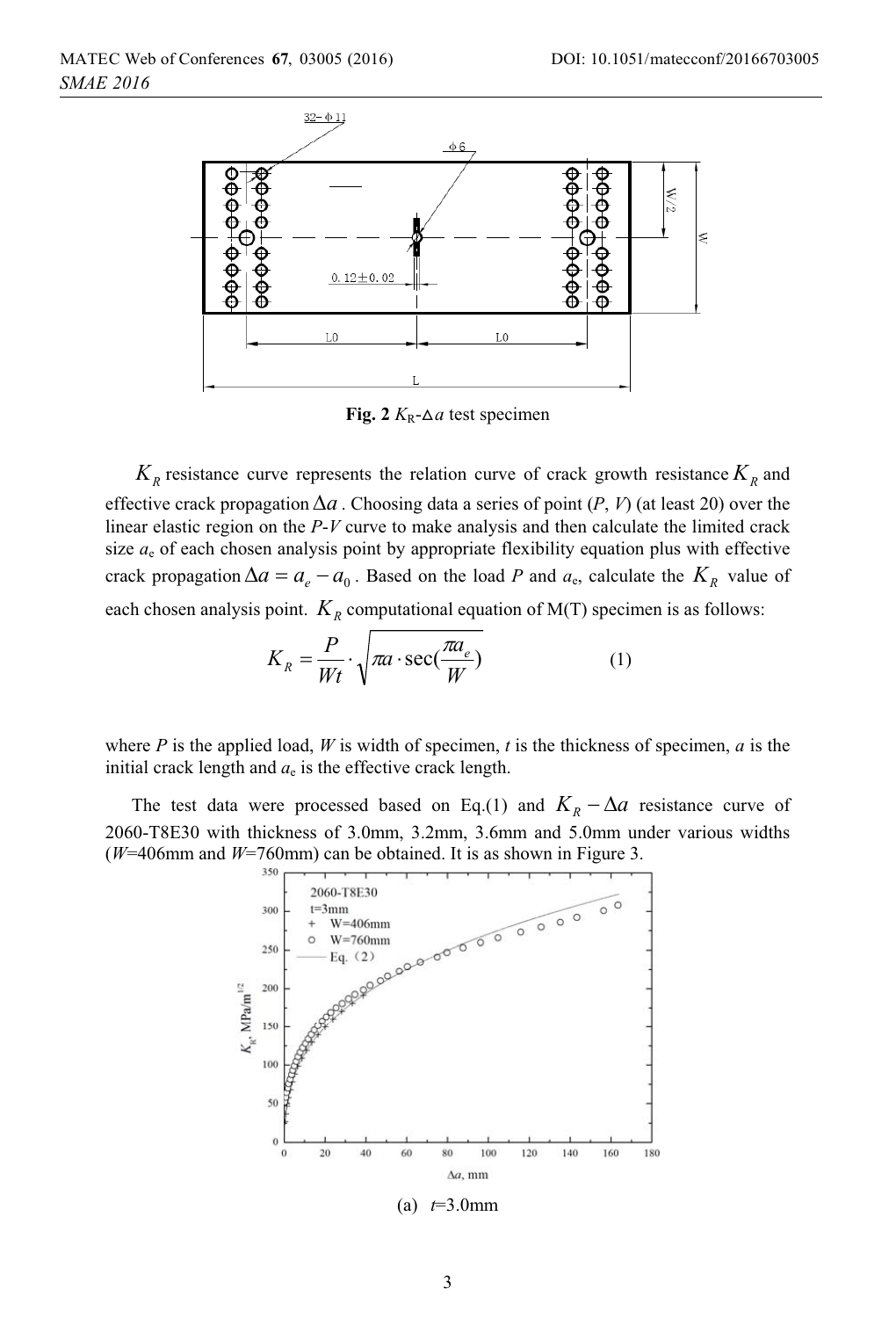

Fig.  $3 K_R - \Delta a$  curve of 2060-T8E30

(a) *t*=3.0mm; (b) *t*=3.2mm; (c) *t*=3.6mm; (d) *t*=5.0mm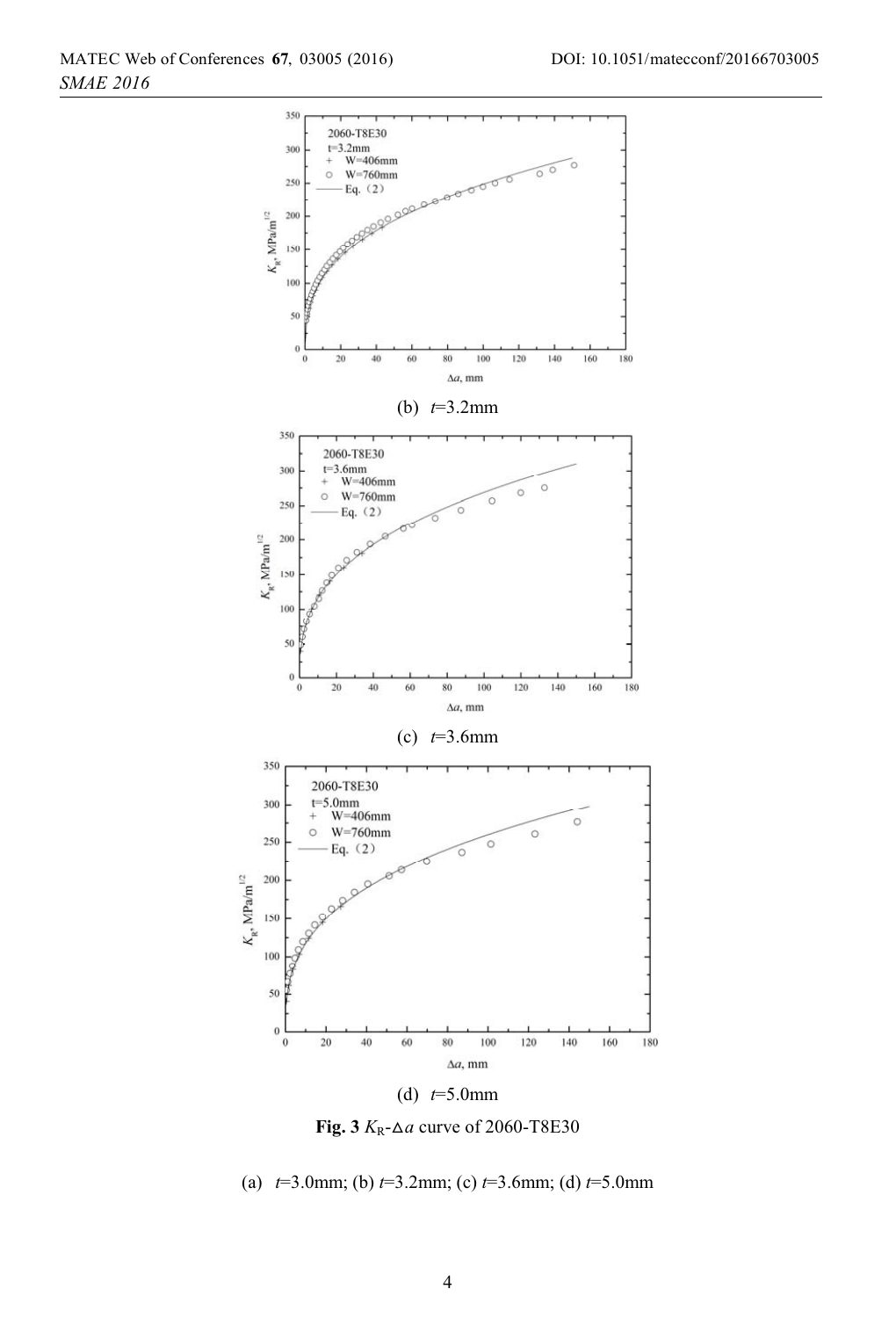It can be seen from Figure 3 that under the same thickness, crack growth resistance  $K_R - \Delta a$  curve of the same material does not change with the specimen width. This is due to that crack growth resistance  $K_R - \Delta a$  curve shows the resistance of anti-fracture inside the material and thus the stress state of crack tip would be determined when the specimen thickness can be defined. Under the same stress state, the crack tip material has consistent constraint effect on crack propagation and the increasing of the specimen width does not change the stress state of crack tip.

*KR* Resistance curve equation which can be practicably used in engineering could be obtained by effective data points of  $K_R - \Delta a$  with *W*=406mm and adopted with the Eq. (2) as the fitted equation.

$$
K = A \cdot (\Delta a)^{B} + C \tag{2}
$$

where

|   | $t=3.0$ mm | $t=3.2$ mm | $t=3.6$ mm | $t=5.0$ mm |
|---|------------|------------|------------|------------|
| А | 65.4777    | 46.9643    | 56.1057    | 56.7714    |
| R | 0.3270     | 0.3611     | 0.3465     | 0.3341     |
|   | $-24.6656$ | 0.8198     | $-8.0090$  | $-4.7063$  |

It can be seen from Figure 3 that  $K_R - \Delta a$  curve of *W*=760mm extended by the  $K_R - \Delta a$  fitted equation (Eq.(2)) with *W*=406mm is highly coincided with  $K_R - \Delta a$  data points obtained through the experiment. During the application in the practical engineering,  $K_R - \Delta a$  curve test of the specimen with large width wastes more time and energy. Based on the above analysis,  $K_R - \Delta a$  curve can be obtained through the test of the specimen with small width and then fitted into the Eq.(2) and then extended this into  $K<sub>n</sub> - \Delta a$  curve with the larger width specimen, which greatly saves the test cost and time with the guarantee of accuracy.

### **2 Conclusions**

(1)  $K_R$  curve tests has been conducted towards the 2060-T8E30 aluminum lithium alloy with thickness of 3.0mm, 3.2mm, 3.6mm and 5.0mm through various widths (*W*=406mm and *W*=760mm).

(2) As to the same material under the same thickness, the influence of the width on the resistance curve of crack propagation can be neglected.

(3)  $K_R$  data point obtained through specimens with small width has been applied to fit into the crack propagation resistance curve based on the empirical equation. Then the author extend the equation to that of larger width, it can be found that it is highly coincided with the experimental results. This thus provides a theoretical base for the correlate crack extension resistance curve of small width specimens with that of large width specimens, which is convenient for the engineering application.